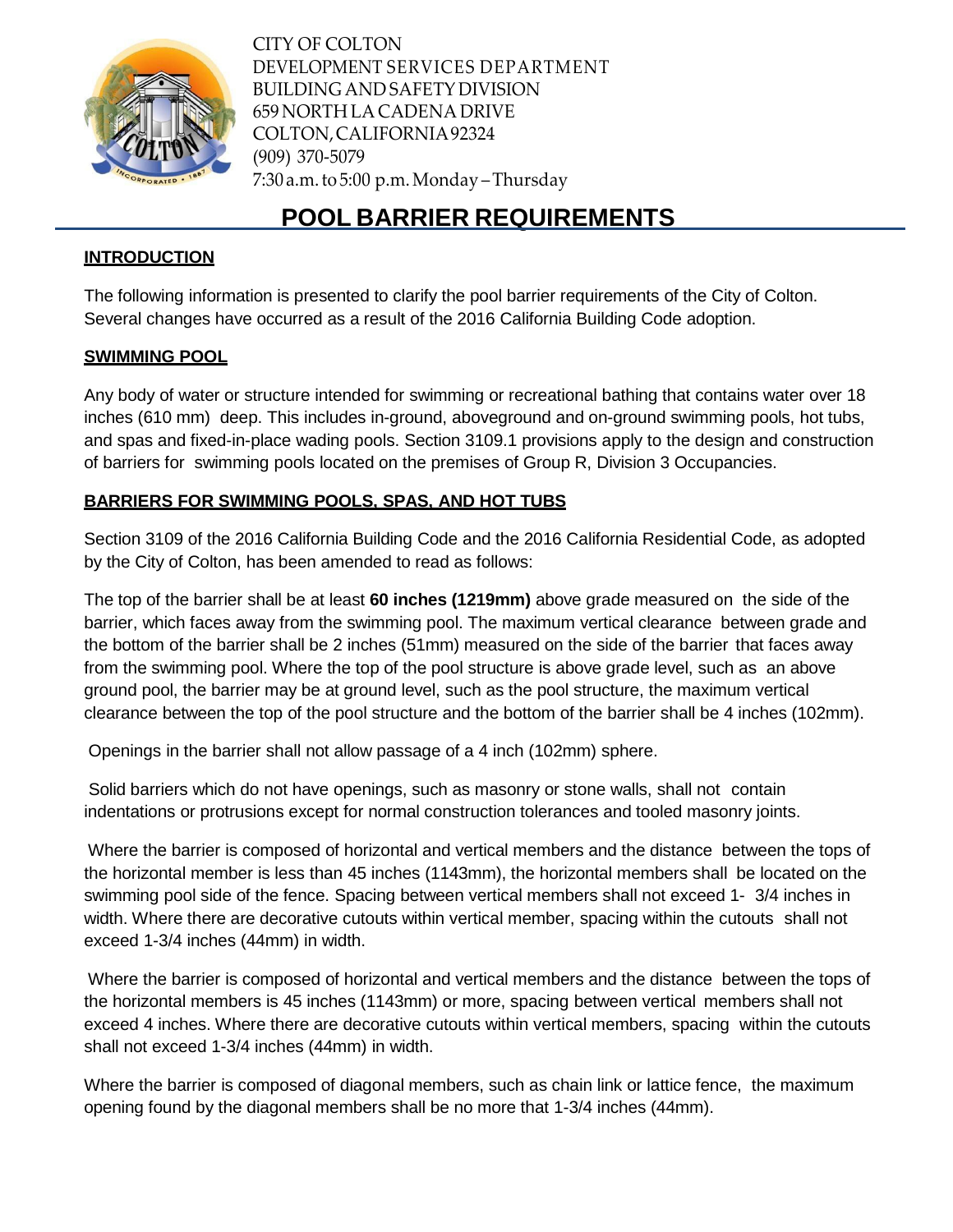Access doors and gates shall be equipped to accommodate a locking device. Pedestrian-access gates shall open outward away from the pool and shall be self-closing and have a self-latching device. Gates other than pedestrian access gates shall have a self-latching device. Release mechanisms shall comply with the 2016 CBC accessibility requirements. Where the release mechanism of the self-latching device is located less than 54 inches (1372mm) from the bottom of the gate, (1) the release mechanism shall be located on the pool side of the gate at least 3 inches (76mm) below the top of the gate and (2) the gate barrier shall have no opening greater that ½ inch (12.7mm) within 18 inches (457mm) of the release mechanism.

Where a wall of a dwelling serves as part of the barrier, one of the following shall apply:

- 1. All doors with direct access to the pool through that wall shall be equipped with an alarm that produces an audible warning when the door and its screen, if present, are opened. The alarm shall be listed in accordance with UL 2017.The audible alarm shall activate within 7 seconds and sound continuously for a minimum of 30 seconds immediately after the door is opened, and be capable of being heard throughout the house during normal household activities. The alarm shall automatically reset under all conditions. The alarm system shall be equipped with a manual means, such as a touchpad or switch, to temporarily deactivate the alarm for a single opening. Such deactivation shall last for not more than 15 seconds. The deactivation switch shall be located at least 54 inches above the threshold of the door. Other means of protection, such as self-closing doors with self-latching devices approved by the building official, shall be acceptable so long as the degree of protection afforded is not less than the protection afforded by the alarm system described above.
- 2. Other means of protection, such as self-closing doors with self-latching devices, which are approved by the administrative authority, shall be accepted so long as the degree of protection afforded is not less than the protection afforded by code required systems or components.

Where an above-ground pool structure is used as a barrier or where the barrier is mounted on top of the pool structure, and the means of access is a ladder or steps, then (1) the ladder or steps shall be capable of being secured, locked, or removed to prevent access or (2) the ladder or steps shall be surrounded by a barrier which meets the requirements of Sections 3109.4.1.1 through 3109.4.1.8 When the ladder or steps are secured, locked or removed, any opening created shall not allow the passage of a 4 inch 102mm) diameter sphere.

Prohibited locations. Barriers shall be located so as to prohibit permanent structures, equipment, or similar objects from being used to climb the barrier.

Entrapment avoidance. Suction outlets shall be designed to produce circulation throughout the pool or spa. Shall be protected against user entrapment. It shall be design as per ANSI/APSP7

#### **DEFINITIONS**

**GRADE** is the underlying surface, such as earth or a walking surface.

**ENCLOSURE** means a fence, wall or other barrier that isolates a swimming pool from access to the home.